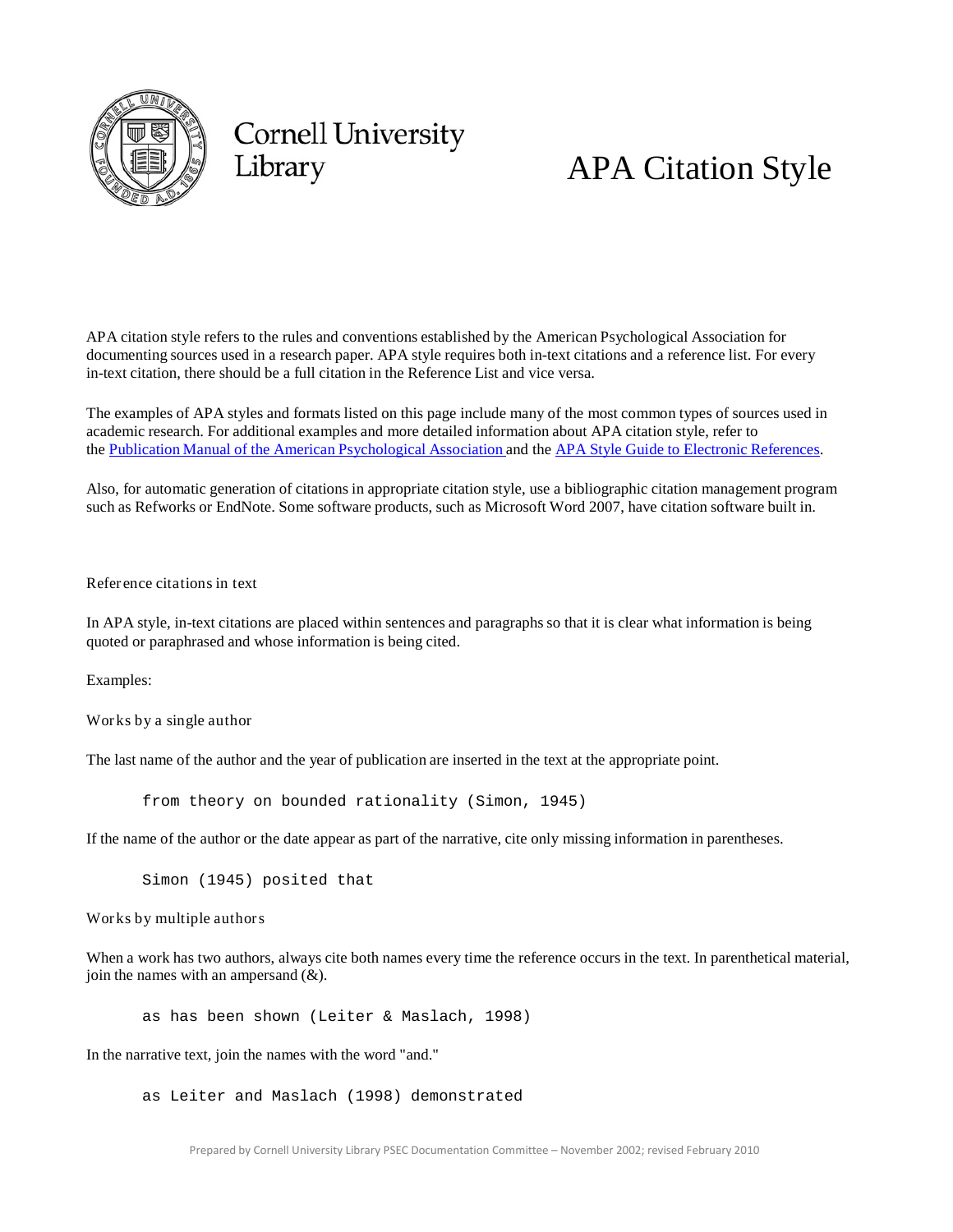When a work has three, four, or five authors, cite all authors the first time the reference occurs.

Kahneman, Knetsch, and Thaler (1991) found

In all subsequent citations per paragraph, include only the surname of the first author followed by "et al." (Latin for "and others") and the year of publication.

Kahneman, et al. (1991) found

Works by associations, cor por ations, gover nment agencies, etc.

The names of groups that serve as authors (corporate authors) are usually written out each time they appear in a text reference.

(National Institute of Mental Health [NIMH], 2007)

When appropriate, the names of some corporate authors are spelled out in the first reference and abbreviated in all subsequent citations. The general rule for abbreviating in this manner is to supply enough information in the text citation for a reader to locate its source in the Reference List without difficulty.

(NIMH, 2007)

Works with no author

When a work has no author, use the first two or three words of the work's title (omitting any initial articles) as your text reference, capitalizing each word. Place the title in quotation marks if it refers to an article or chapter of a book. Italicize the title if it refers to a book, periodical, brochure, or report.

```
on climate change ("Climate and Weather," 1997)
Guide to Agricultural Meteorological Practices (1981)
```
Anonymous authors should be listed as such, followed by a comma and the date.

on climate change (Anonymous, 2008)

Specific parts of a sour ce

To cite a specific part of a source (always necessary for quotations), include the page, chapter, et cetera (with appropriate abbreviations) in the in-text citation.

(Stigter & Das, 1981, p. 96) De Waal (1996) overstated the case when he asserted that "we seem to be reaching ... from the hands of philosophers" (p. 218).

If page numbers are not included in electronic sources (such as Web-based journals), provide the paragraph number preceded by the paragraph symbol or the heading and following paragraph.

(Mönnich & Spiering, 2008, ¶ 9)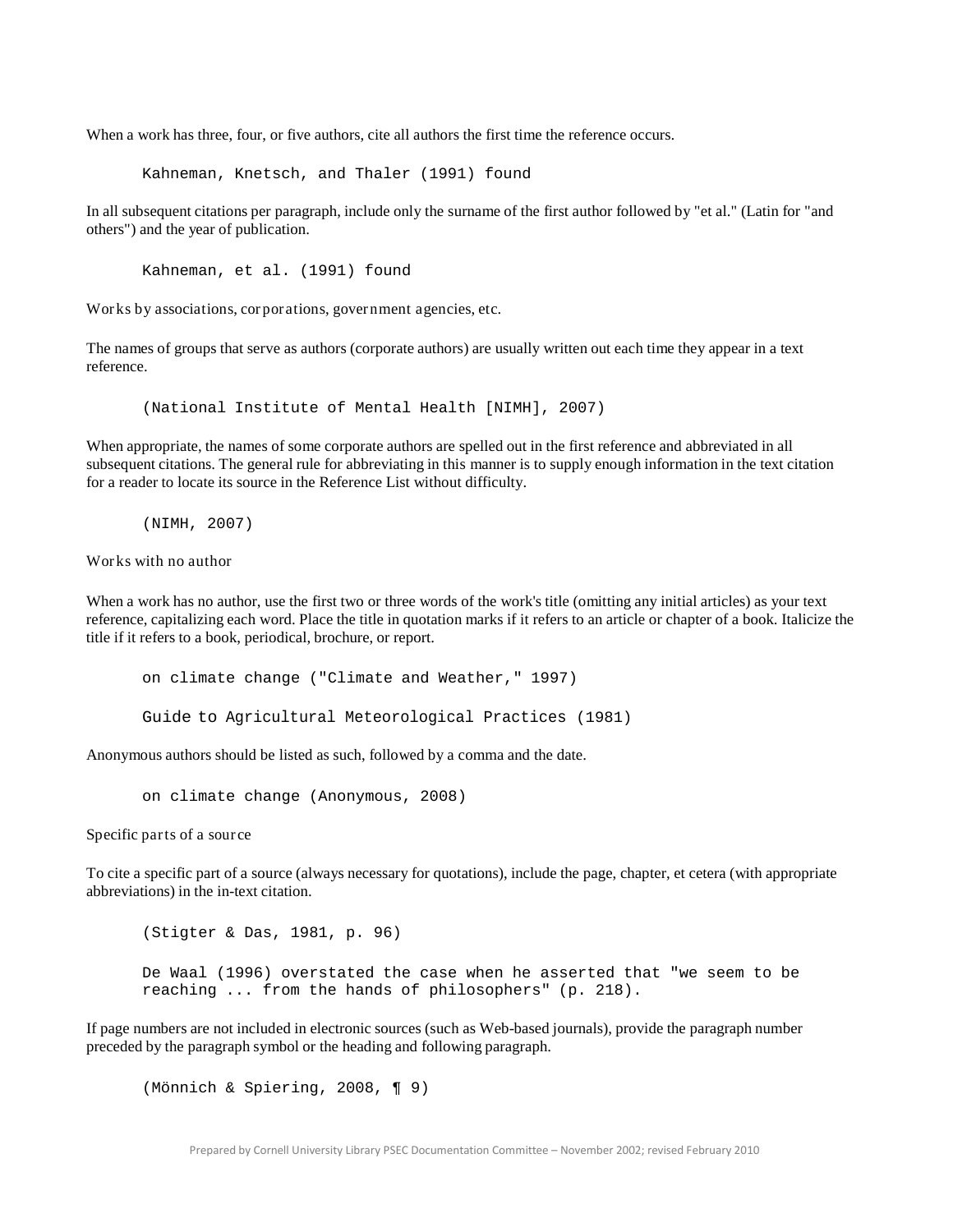Refer ence List

References cited in the text of a research paper must appear in a Reference List or bibliography. This list provides the information necessary to identify and retrieve each source.

• Order: Entries should be arranged in alphabetical order by authors' last names. Sources without authors are arranged alphabetically by title within the same list.

Authors: Write out the last name and initials for all authors of a particular work. Use an ampersand  $(\&)$  instead of the word "and" when listing multiple authors of a single work. e.g. Smith, J. D., & Jones, M.

• Titles: Capitalize only the first word of a title or subtitle, and any proper names that are part of a title.

• Pagination: Use the abbreviation p. or pp. to designate page numbers of articles from periodicals that do not use volume numbers, especially newspapers. These abbreviations are also used to designate pages in encyclopedia articles and chapters from edited books.

Indentation  $*$ : The first line of the entry is flush with the left margin, and all subsequent lines are indented (5 to 7 spaces) to form a "hanging indent".

Underlining vs. Italics \*: It is appropriate to use italics instead of underlining for titles of books and journals.

Two additional pieces of information should be included for works accessed online.

1 Internet Address\*\*: A stable Internet addresses should be included and should direct the reader as close as possible to the actually work. If the work has a digital object identifier (DOI), use this. If there is no DOI or similar handle, use a stable URL. If the work's URL is not stable, as is often the case with online newspapers and some subscription-based databases, use the home page of the site you retrieved the work from.

2 Date: If the work is a finalized version published and dated, as in the case of a journal article, the date within the main body of the citation is enough. However, if the work is not dated and/or is subject to change, as in the case of an online encyclopedia article, include the date that you retrieved the information.

\* The APA has special formatting standards for the use of indentation and italics in manuscripts or papers that will be typeset or submitted for official publication. For more detailed information on these publication standards, refer to the Publication Manual of the American Psychological Association, or consult with your instructors or editors to determine their style preferences.

\*\* See the APA Style Guide to Electronic References for information on how to format URLs that take up more than one line.

Examples:

# Articles in journals, magazines, and newspapers

References to periodical articles must include the following elements: author(s), date of publication, article title, journal title, volume number, issue number, and page numbers.

J ournal article, one author, accessed online

Ku, G. (2008). Learning to de-escalate: The effects of regret in escalation of commitment. *Organizational Behavior and Human Decision Processes*, 105 (2), 221-232. doi:10.1016/j.obhdp.2007.08.002

J ournal article, two authors, accessed online

Sanchez, D., & King-Toler, E. (2007). Addressing disparities consultation and outreach strategies for university settings. Consulting Psychology Journal: Practice and Research, 59 (4), 286-295. doi:10.1037/1065 -9293.59.4.286

Prepared by Cornell University Library PSEC Documentation Committee – November 2002; revised February 2010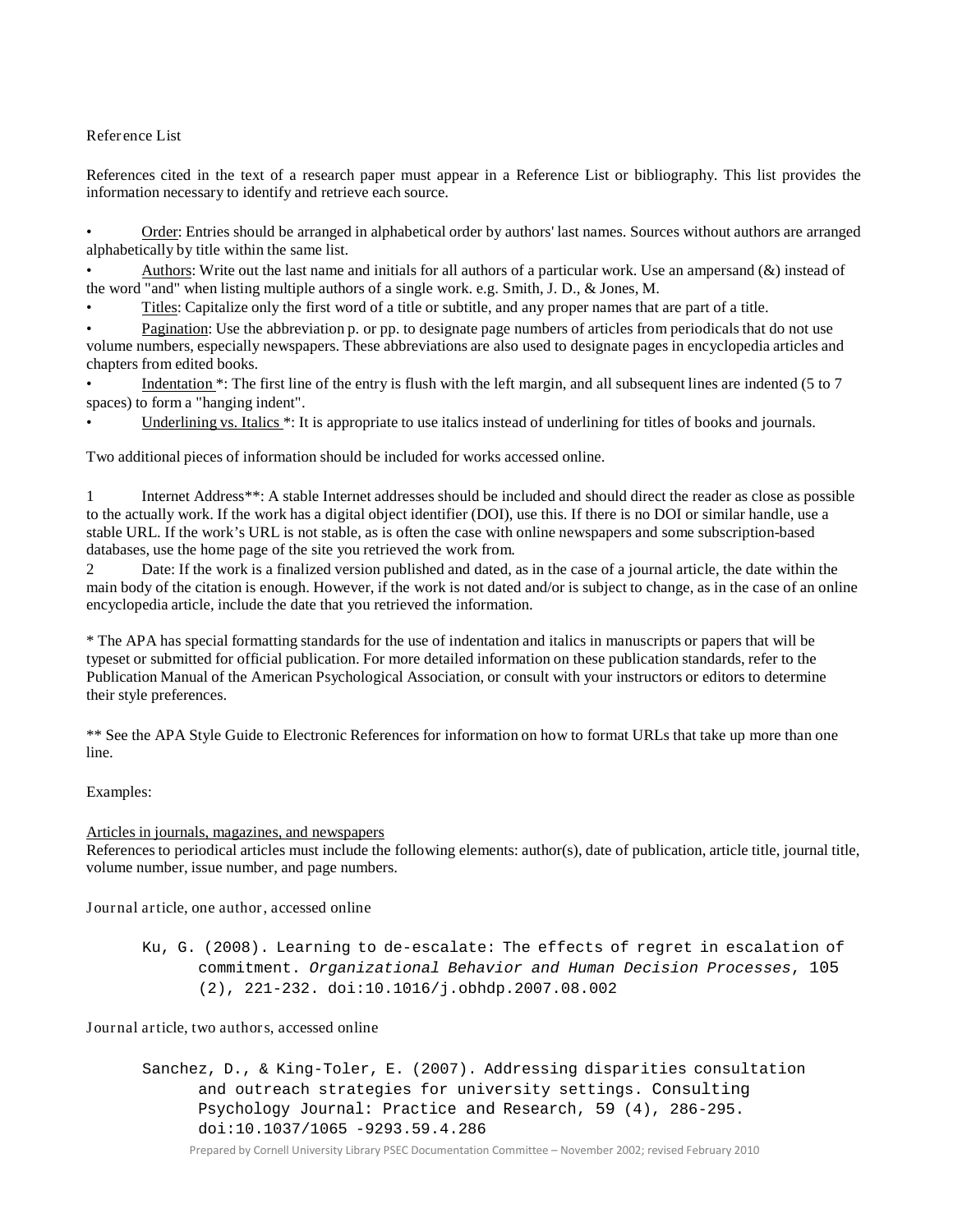J ournal article, thr ee to seven authors, accessed online (articles with eight authors or mor e have special formatting—please r efer to the Publication Manual of the American [Psychological](http://catalog.library.cornell.edu/cgi-bin/Pwebrecon.cgi?BBID=6180141&DB=local) Association for assistance)

> Van Vugt, M., Hogan, R., & Kaiser, R. B. (2008). Leadership, followership, and evolution: Some lessons from the past. *American Psychologist*, 63 (3), 182-196. doi:10.1037/0003-066X.63.3.182

Article from an Internet-only journal

Hirtle, P. B. (2008, July-August). Copyright renewal, copyright restoration, and the difficulty of determining copyright status. D-Lib Magazine, 14 (7/8). doi:10.1045/july2008-hirtle

J ournal article from a subscription database (no DOI)

Colvin, G. (2008, July 21). Information worth billions. Fortune, 158 (2), 73-79. Retrieved from <http://search.ebscohost.com/>

Magazine article, in print

Kluger, J. (2008, January 28). Why we love. Time, 171 (4), 54-60.

Newspaper article, no author, in print

As prices surge, Thailand pitches OPEC-style rice cartel. (2008, May 5). The Wall Street Journal, p. A9.

Newspaper article, multiple authors, discontinuous pages, in print

Delaney, K. J., Karnitschnig, M., & Guth, R. A. (2008, May 5). Microsoft ends pursuit of Yahoo, reassesses its online options. The Wall Street Journal, pp. A1, A12.

# Books

References to an entire book must include the following elements: author(s) or editor(s), date of publication, title, place of publication, and the name of the publisher.

No author or editor, in print

Merriam-Webster's collegiate dictionary (11th ed.). (2003). Springfield, MA: Merriam-Webster.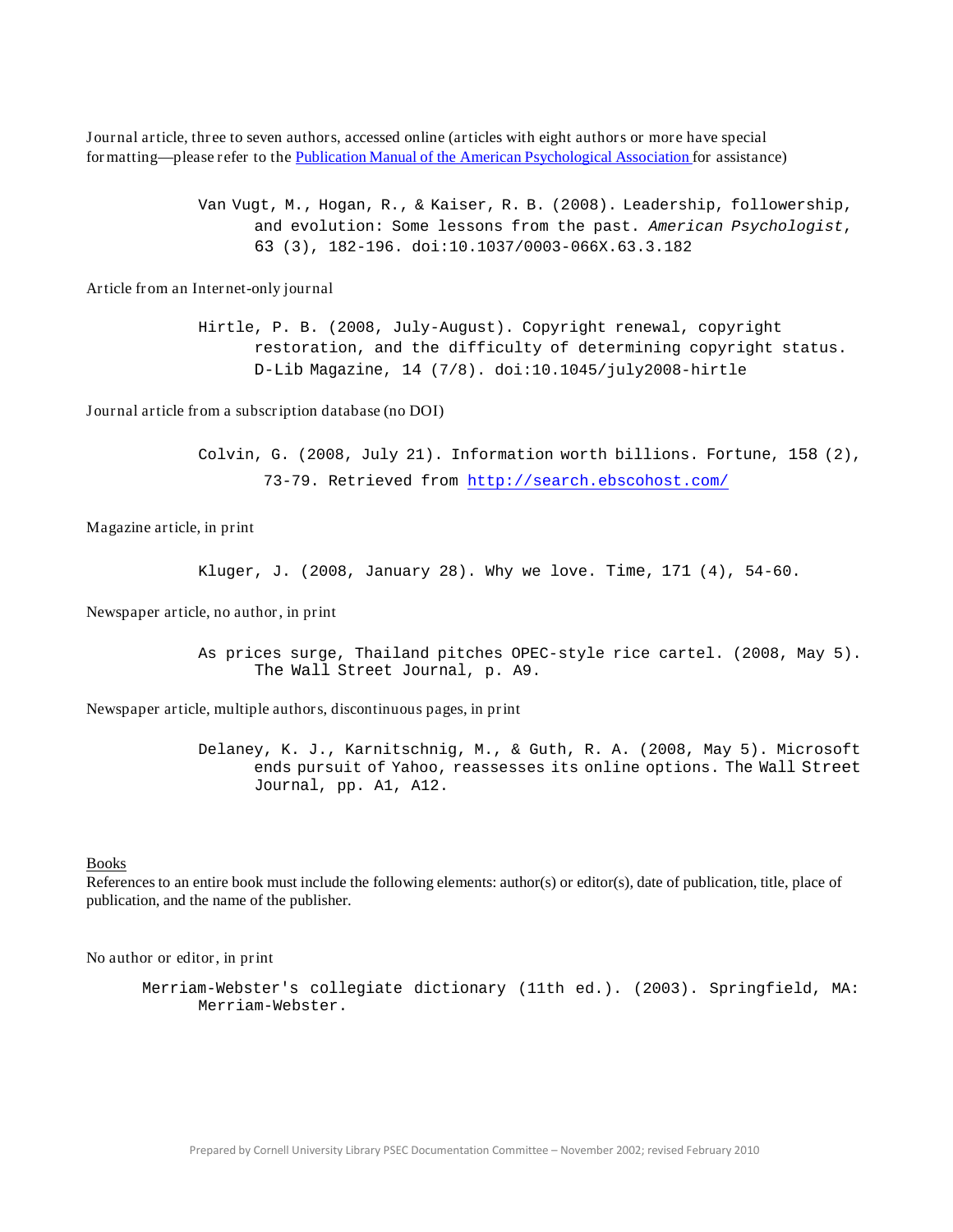#### One author, in print

```
Kidder, T. (1981). The soul of a new machine. Boston: Little, Brown & 
      Company.
```
Two authors, in print

```
Frank, R. H., & Bernanke, B. (2007). Principles of macro-economics (3rd ed.).
     Boston: McGraw-Hill/Irwin.
```
Cor por ate author, author as publisher, accessed online

```
Australian Bureau of Statistics. (2000). Tasmanian year book 2000(no. 1301.6).
     Canberra, Australian Capital Territory: Author. Retrieved from
     http://www.ausstats.abs.gov.au/ausstats/subscriber.nsf
     /0/CA25687100069892CA256889000CA9FC/$File/13016_2000.pdf
```
# Edited book

Gibbs, J. T., & Huang, L. N. (Eds.). (2001). Children of color: Psychological interventions with culturally diverse youth. San Francisco: Jossey-Bass.

#### Dissertations

References for dissertations should include the following elements: author, date of publication, title, and institution (if you accessed the manuscript copy from the university collections). If there is a UMI number or a database accession number, include it at the end of the citation.

## Dissertation, accessed online

```
Young, R. F. (2007). Crossing boundaries in urban ecology: Pathways to 
      sustainable cities. Retrieved from ProQuest Dissertations & Theses. (AT
      3276815)
```
# Essays or chapters in edited books

References to an essay or chapter in an edited book must include the following elements: essay or chapter authors, date of publication, essay or chapter title, book editor(s), book title, essay or chapter page numbers, place of publication, and the name of the publisher.

#### One author

Labajo, J. (2003). Body and voice: The construction of gender in flamenco. In T. Magrini (Ed.), Music and gender: perspectives from the Mediterranean (pp. 67-86). Chicago: University of Chicago Press.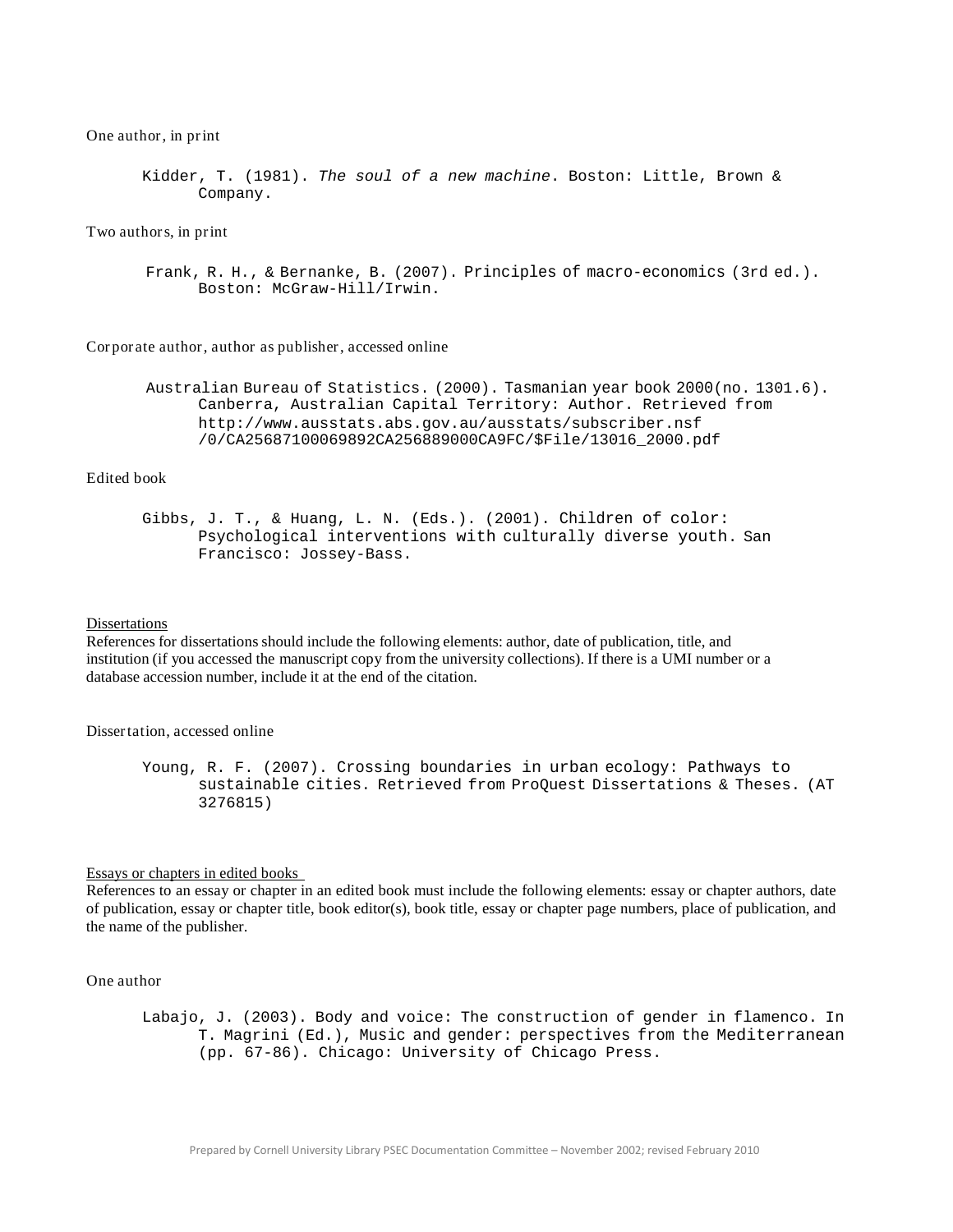Two editors

Hammond, K. R., & Adelman, L. (1986). Science, values, and human judgment. In H. R. Arkes & K. R. Hammond (Eds.), *Judgement and decision making: An*  interdisciplinary reader (pp. 127-143). Cambridge: Cambridge University Press.

Encyclopedias or dictionaries and entries in an encyclopedia

References for encyclopedias must include the following elements: author(s) or editor(s), date of publication, title, place of publication, and the name of the publisher. For sources accessed online, include the retrieval date, because the entry may be edited over time.

Encyclopedia set or dictionar y

Sadie, S., & Tyrrell, J. (Eds.). (2002). The new Grove dictionary of music and musicians (2nd ed., Vols. 1-29). New York: Grove.

Article from an online encyclopedia

```
Containerization. (2008). In Encyclopædia Britannica. Retrieved May 6, 2008, 
      from http://search.eb.com
```
## Encyclopedia article

Kinni, T. B. (2004). Disney, Walt (1901-1966): Founder of the Walt Disney Company. In Encyclopedia of Leadership (Vol. 1, pp. 345-349). Thousand Oaks, CA: Sage Publications.

#### Research reports and papers

References to a report must include the following elements: author(s), date of publication, title, place of publication, and name of publisher. If the issuing organization assigned a number (e.g., report number, contract number, or monograph number) to the report, give that number in parentheses immediately after the title. If it was accessed online, include the URL.

#### Gover nment r eport, accessed online

U.S. Department of Health and Human Services. (2005). Medicaid drug price comparisons: Average manufacturer price to published prices (OIG publication No. OEI-05-05-00240). Washington, DC: Author. Retrieved from <http://www.oig.hhs.gov/oei/reports/oei-05-05-00240.pdf>

Gover nment r eports, GPO publisher, accessed online

Congressional Budget Office. (2008). Effects of gasoline prices on driving behavior and vehicle markets: A CBO study (CBO Publication No. [2883\).](http://www.cbo.gov/ftpdocs/88xx/doc8893/01-14-GasolinePrices.pdf)  Washington, DC: U.S. Government Printing Office. Retrieved from <http://www.cbo.gov/ftpdocs/88xx/doc8893/01-14-GasolinePrices.pdf>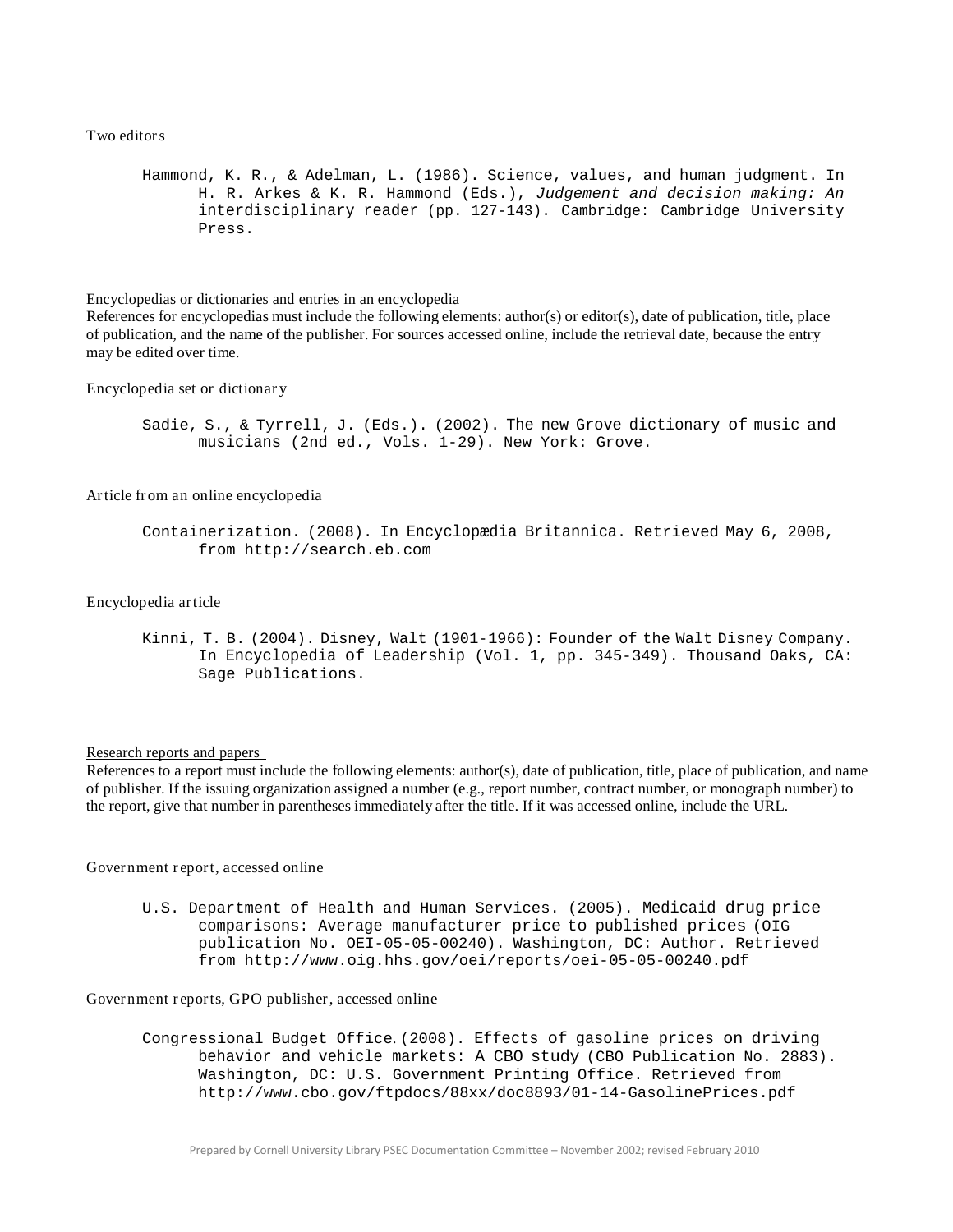Technical and/or r esear ch r eports, accessed online

Deming, D., & Dynarski, S. (2008). *The lengthening of childhood* (NBER Working Paper 14124). Cambridge, MA: National Bureau of Economic [Research.](http://www.nber.org/papers/w14124)  Retrieved from the National Bureau of Economic Research: <http://www.nber.org/papers/w14124>

Document available on university pr ogr am or department site

Victor, N. M. (2008). Gazprom: Gas giant under strain. Retrieved from Sta[nford](http://pesd.stanford.edu/publications)  University, Program on Energy and Sustainable Development Web site: <http://pesd.stanford.edu/publications> /gazprom\_gas\_giant\_under\_strain/

# Audio-visual media

References to audio-visual media must include the following elements: name and function of the primary contributors (e.g., producer, director), date, title, the medium in brackets, location or place of production, and name of the distributor. If the medium is indicated as part of the retrieval ID, brackets are not needed.

# Videocassette/DVD

# Audio r ecording

Nhat Hanh, T. (Speaker). (1998). Mindful living: a collection of teachings on love, mindfulness, and meditation [Cassette recording]. Boulder, CO: Sounds True Audio.

#### Motion picture

Gilbert, B. (Producer), & Higgins, C. (Screenwriter/Director). (1980). Nine to five [Motion picture]. United States: Twentieth Century Fox.

#### Television broadcast

Anderson, R., & Morgan, C. (Producers). (2008, June 20). 60 Minutes [Television broadcast]. Washington, DC: CBS News.

# Television show from a series

Whedon, J. (Director/Writer). (1999, December 14). Hush [Television series episode]. In Whedon, J., Berman, G., Gallin, S., Kuzui, F., & Kuzui,K. (Executive Producers), Buffy the Vampire Slayer. Burbank, CA: Warner Bros.

#### Music recording

Jackson, M. (1982). Beat it. On Thriller [CD]. New York: Sony Music.

Achbar, M. (Director/Producer), Abbott, J. (Director), Bakan, J. (Writer), & Simpson, B. (Producer) (2004). The corporation [DVD]. Canada: Big Picture Media Corporation.